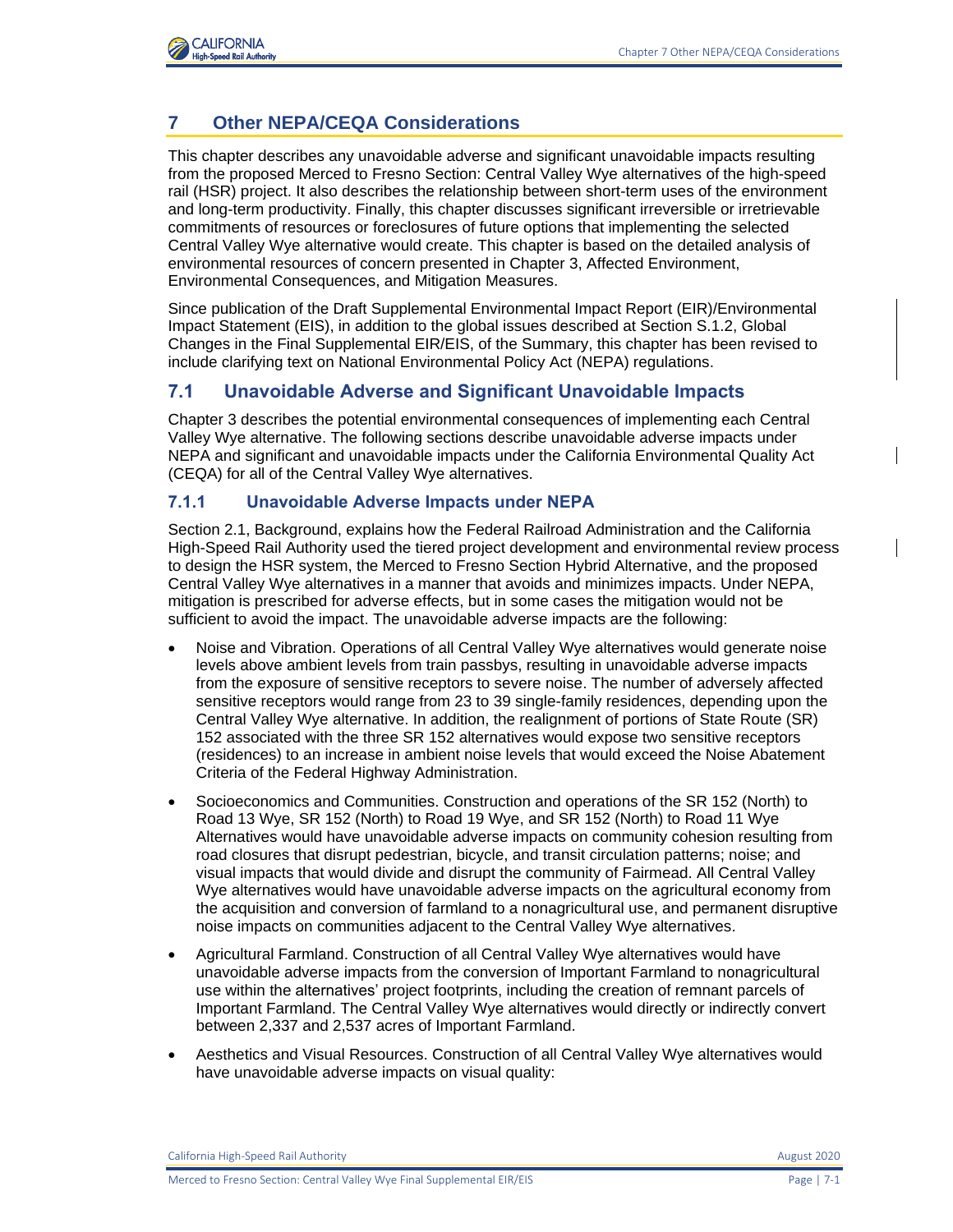- All Central Valley Wye alternatives would require removal of some historic palms that line Robertson Boulevard, identified as an important visual resource in the Madera County and Chowchilla General Plans, which would disrupt the continuous line of trees along Robertson Boulevard. The linear feet of disturbance to the tree row would range from 4,088 for the SR 152 (North) to Road 11 Wye Alternative to 5,590 for the Avenue 21 to Road 13 Wye Alternative. The HSR viaduct would also block views along Robertson Boulevard, diminishing the visual presence of the tree row and contrasting with the scale and context of residential areas.
- The SR 152 (North) to Road 13 Wye, SR 152 (North) to Road 19 Wye, and SR 152 (North) to Road 11 Wye Alternatives would result in the loss of distant scenic views for residential viewers in the community of Fairmead.
- Cultural Resources. Construction of the Central Valley Wye alternatives would have unavoidable adverse effects on historic architectural resources from the destruction of a portion of the historic Robertson Boulevard Tree Row.

## **7.1.2 Significant Unavoidable Impacts under CEQA**

Under CEQA, mitigation is prescribed for significant impacts, but in some cases the mitigation would not reduce the impact to a less-than-significant level. The impacts that cannot be mitigated to a less-than-significant level are the following:

- Noise and Vibration. Operations of the Central Valley Wye alternatives would generate noise levels above ambient levels from train passbys, causing significant noise impacts on sensitive receptors. The number of sensitive receptors exposed to severe noise would range from 23 to 39 single-family residences, depending upon the Central Valley Wye alternative. In addition, the realignment of portions of SR 152 associated with the three SR 152 alternatives would expose two sensitive receptors to an increase in ambient noise levels that would exceed the Noise Abatement Criteria of the Federal Highway Administration.
- Socioeconomics and Communities. Construction and operations of the SR 152 (North) to Road 13 Wye, SR 152 (North) to Road 19 Wye, and SR 152 (North) to Road 11 Wye Alternatives would have a significant and unavoidable impact on community cohesion in the community of Fairmead. The three SR 152 alternatives would introduce a new physical barrier that would divide and disrupt the existing community of Fairmead because of road closures that disrupt pedestrian, bicycle, and transit circulation patterns, generate new noise and visual impacts, and affect overall community cohesion.
- Agricultural Farmland. Construction of the Central Valley Wye alternatives would directly convert Important Farmland to nonagricultural use within the alternatives' project footprints, including the creation of remnant parcels of Important Farmland.
- Aesthetics and Visual Resources. Construction of the Central Valley Wye alternatives would have significant and unavoidable impacts on visual quality:
	- All Central Valley Wye alternatives would require removal of some historic palms that line Robertson Boulevard, identified as an important visual resource in the Madera County and Chowchilla General Plans, which would disrupt the continuous line of trees along Robertson Boulevard. The linear feet of disturbance to the tree row would range from 4,088 for the SR 152 (North) to Road 11 Wye Alternative to 5,590 for the Avenue 21 to Road 13 Wye Alternative. The HSR viaduct would also block views along Robertson Boulevard, diminishing the visual presence of the tree row and contrasting with the scale and context of residential areas.
	- The SR 152 (North) to Road 13 Wye, SR 152 (North) to Road 19 Wye, and SR 152 (North) to Road 11 Wye Alternatives would result in the loss of distant scenic views for residential viewers in the community of Fairmead.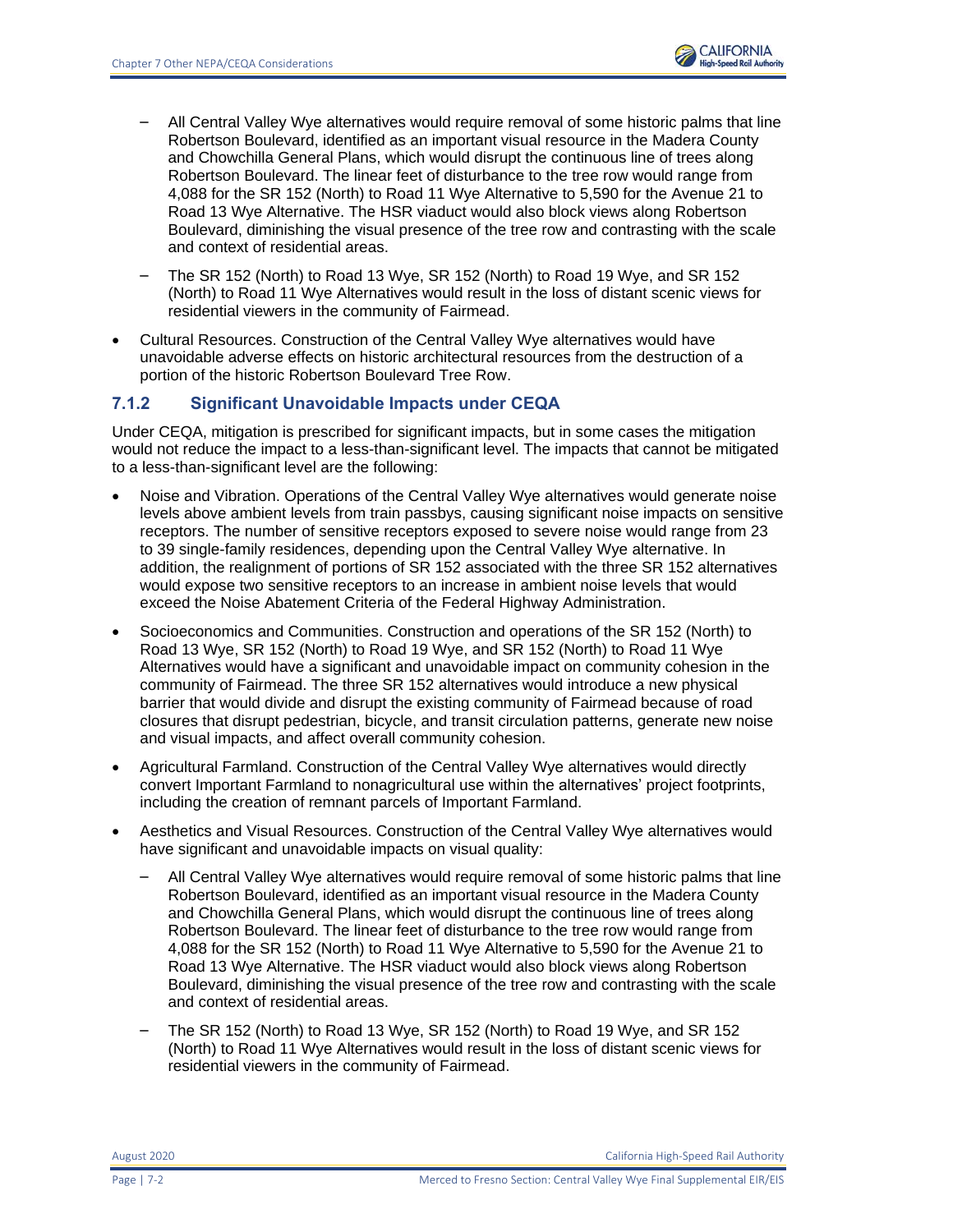

• Cultural Resources. Construction of the Central Valley Wye alternatives would have significant and unavoidable impacts on historic architectural resources from the destruction of a portion of the historic Robertson Boulevard Tree Row.

#### **7.2 Relationship between Short-Term Use of the Environment and the Enhancement of Long-Term Productivity**

NEPA regulations require that the discussion of environmental consequences include "…the relationship between short-term uses of man's environment and the maintenance and enhancement of long-term productivity" (40 Code of Federal Regulations § 1502.16). This section describes the use of the environment—natural resources and land—that would lead to the longterm productivity of these resources by providing a transportation system that would expand capacity while increasing safety, generating employment, and reducing emissions.

Construction of the Central Valley Wye alternatives would require an investment of materials to create new transportation infrastructure and upgrade existing electrical infrastructure. This investment of materials is expected to include natural resources such as rock and aggregate (e.g., for the production of cement for construction activities and for alignment and other facility foundations), dirt (e.g., for buildup of embankments), steel (e.g., for rail structures, catenary structures, and tubular steel poles), wood (e.g., for wood poles), other building materials, and the various structural components of the high-speed trains. Fossil fuels would be consumed during construction of the selected Central Valley Wye alternative. In addition, the Central Valley Wye alternatives would require permanent conversion of land to accommodate the new transportation infrastructure. In many cases, the land has an economic use supporting productive farmland, rural structures (including residences, businesses, and parks), and local roads and state highways. The consequences of these land conversions are described in Chapter 3.

As indicated in Chapter 1, Introduction and Purpose, Need, and Objectives, the capacity of California's intercity transportation system, including systems in the San Joaquin Valley, is insufficient to meet existing and future travel demand. The current and projected future congestion of the system will continue to result in deteriorating air quality, reduced reliability, and increased travel times. The Central Valley Wye alternatives would provide benefits such as increased safety from grade crossings, improved intercity transportation, reduced pollutant emissions, and reduced greenhouse gases. Because the California HSR system would provide a new alternative to regional transportation options that consume fossil fuels (e.g., automotive trips and commercial air travel), and because the Authority has committed to using 100 percent renewable energy resources (e.g., sun, wind, geothermal, bioenergy) to power the HSR system, the Central Valley Wye alternatives, as part of the Merced to Fresno Section of the HSR system, would make an important contribution to greenhouse gas reduction efforts.

As described in Section 3.18, Regional Growth, the proposed California HSR system would provide direct and indirect economic benefits, including short- and long-term employment benefits. The HSR system would improve accessibility to labor and customer markets and induce regional job growth by providing a more attractive market for commercial and office development. The new connectivity to the San Francisco and Los Angeles metropolitan regions provided by the HSR system could increase the regional work force and require the construction of new housing, provide new community services, and generally increase land consumption. Improved accessibility would increase the economic competitiveness of the San Joaquin Valley, as well as the state's industries and overall economy. The benefits of the HSR system are described in more detail in Chapter 1.

### **7.3 Significant Irreversible Environmental Changes and/or Irretrievable Commitment of Resources**

Section 15126.2(c) of the CEQA Guidelines requires that an environmental impact report address any significant irreversible environmental changes associated with a project. Similarly, the NEPA regulations require that the discussion of environmental consequences include "…any irreversible or irretrievable commitment of resources which would be involved in the project should it be implemented" (40 Code of Federal Regulations § 1502.16). The selected Central Valley Wye

California High-Speed Rail Authority **August 2020 August 2020**